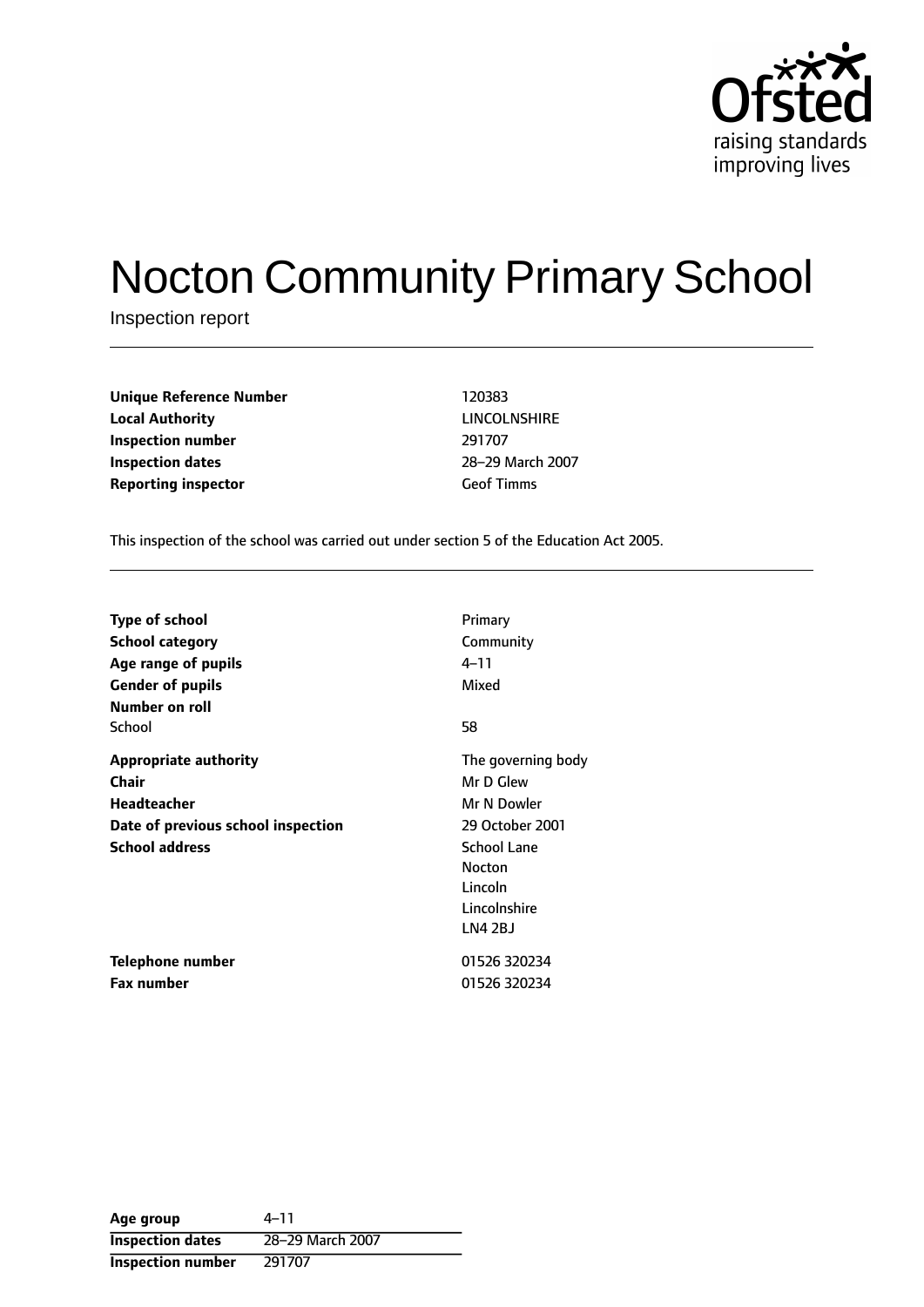.

© Crown copyright 2007

#### Website: www.ofsted.gov.uk

This document may be reproduced in whole or in part for non-commercial educational purposes, provided that the information quoted is reproduced without adaptation and the source and date of publication are stated.

Further copies of this report are obtainable from the school. Under the Education Act 2005, the school must provide a copy of this report free of charge to certain categories of people. A charge not exceeding the full cost of reproduction may be made for any other copies supplied.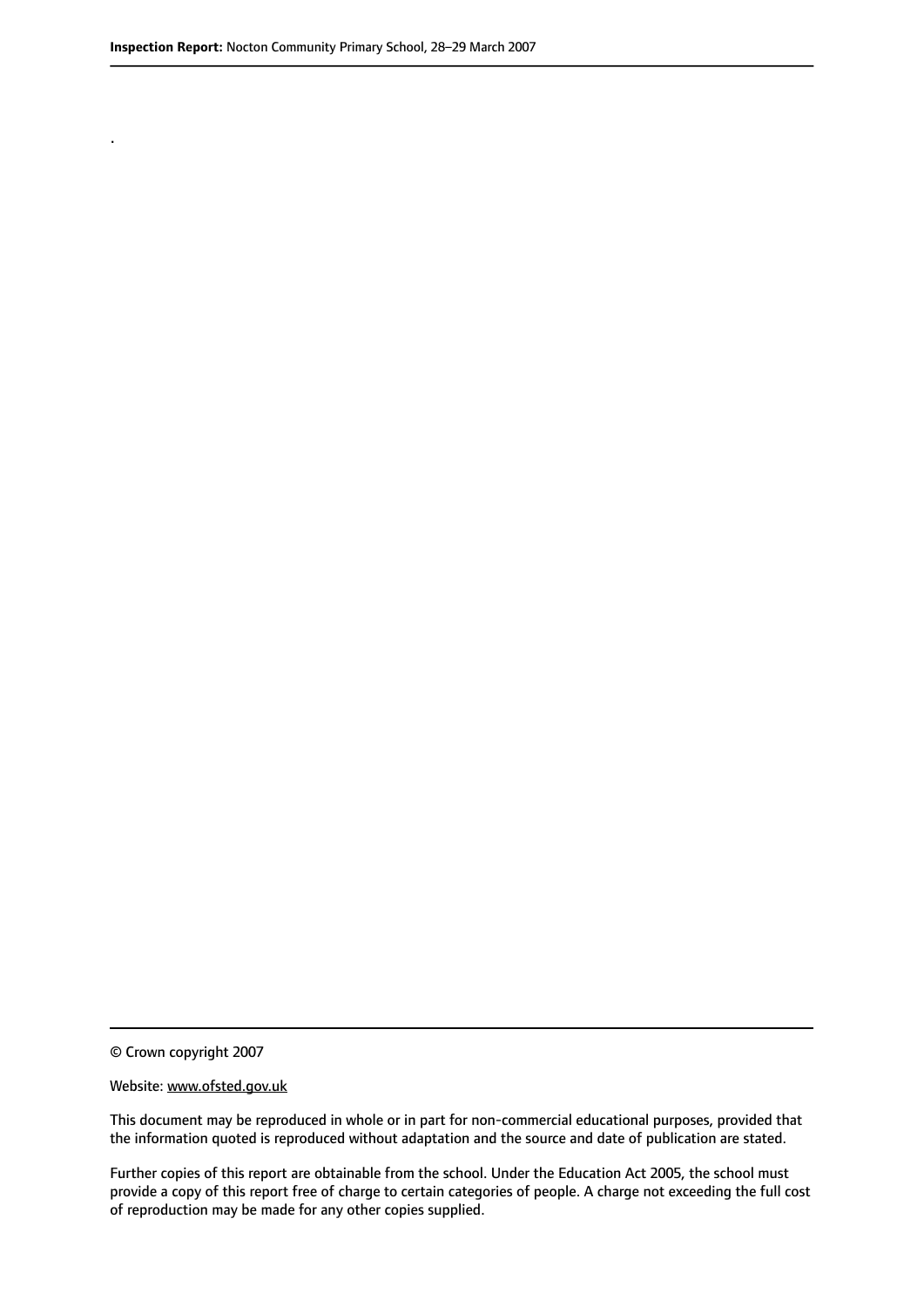# **Introduction**

The inspection was carried out by an Additional Inspector.

#### **Description of the school**

This is a very small school that serves the village of Nocton and surrounding area. All of the pupils are from a White British background. The proportion that has learning difficulties or disabilities is broadly average, although very high in some cohorts. The number of pupils eligible for free school meals is above average. Larger than average numbers of pupils join or leave the school at times other than those that are normal for entry or transfer. Pupils' attainment on entry to the reception class is broadly in line with what is typically seen in this age-group.

#### **Key for inspection grades**

| Grade 1 | Outstanding  |
|---------|--------------|
| Grade 2 | Good         |
| Grade 3 | Satisfactory |
| Grade 4 | Inadequate   |
|         |              |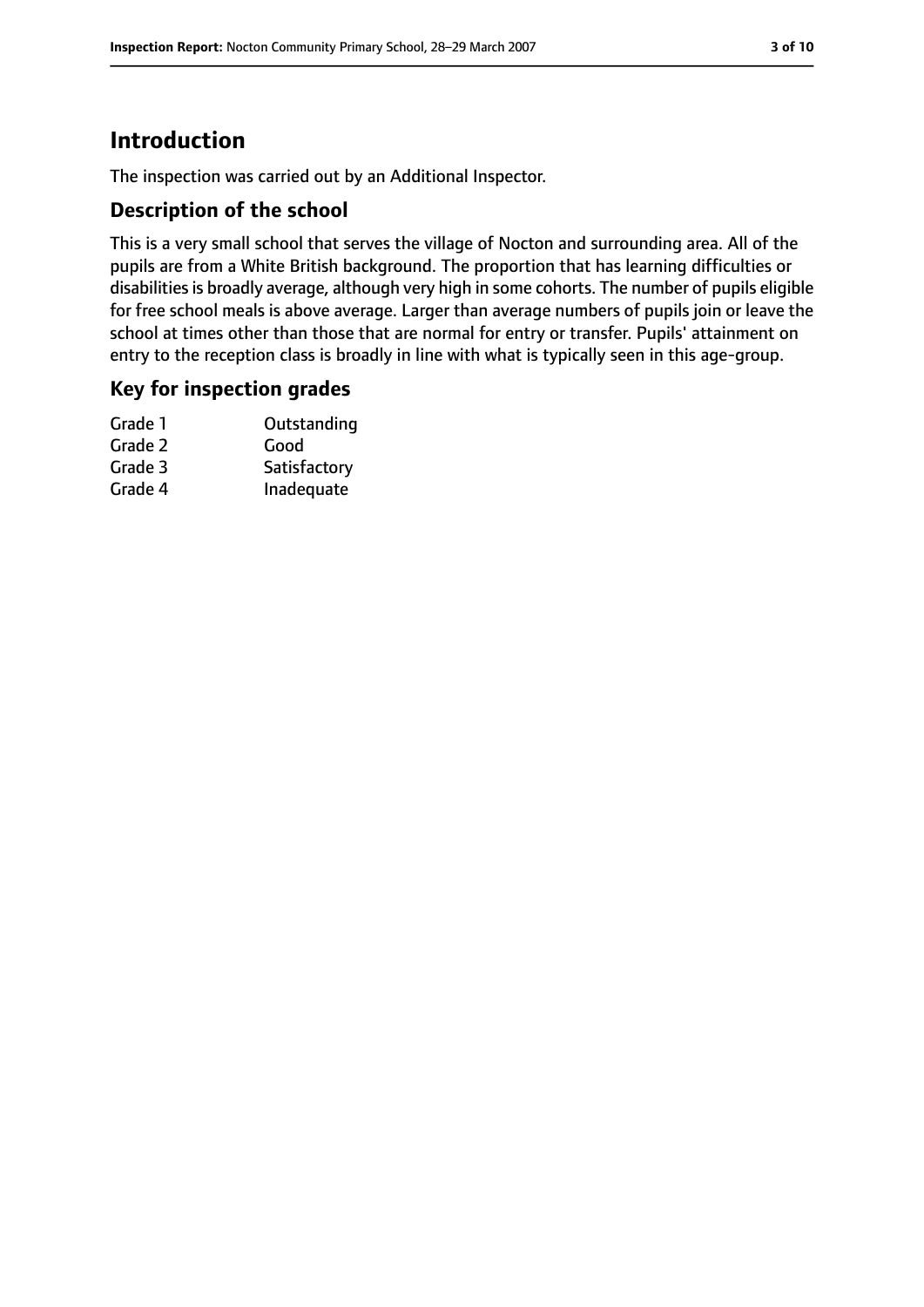# **Overall effectiveness of the school**

#### **Grade: 2**

This is a good school which offers its pupils an effective education. It is a caring school, where every pupil istreated as an individual. The school places a high priority on pupils' good personal development but there is also a strong focus on obtaining high standards and this is evident in the above average results achieved each year. One parent said 'I strongly feel that the school recognises that every child has potential, no matter what their ability.' This view is supported by the inspection findings. The school provides good value for money, has continued to improve since the last inspection and clearly has a good capacity to improve further.

Because this is a very small school, the attainment shown by children when they enter the Reception class varies a lot from year to year. The overall picture is broadly average but this also changes as children move through the school due to the higher than average levels of mobility. Because of this, the school works hard to ensure that each individual makes good progress and as a result, overall standards are regularly above average by the end of Year 6. Standards are highest in mathematics; this is a subject in which the school is very strong. Standards are also often good in science, reading, speaking and listening. However, although still at least satisfactory, standards are somewhat lower in writing. This is a relative weakness that the school has recognised and work to improve writing skills has already begun to have a positive impact.

Pupils' good personal development is evident in the pleasure they so clearly take in coming to school as well as in their positive attitudes to learning, their very good relationships and their excellent behaviour. They act very responsibly when they are given jobs to do, and work well together. They have a very good understanding of how to keep healthy and safe. A good basic curriculum helps pupils to develop good skills in literacy, numeracy and information and communication technology (ICT) that prepare them well for the future. However, limited opportunities for pupils to write at length in other subjects adversely affect overall standards of writing. Good personal development and above average standards are the result of consistently good quality teaching throughout the school. Teachers work hard to plan activities that are well matched to different age groups and abilities. This is based on accurate assessment and good, challenging target setting, which helps pupils know what is expected of them. The marking of pupils' work in literacy in Years 4, 5 and 6 is excellent. However, this quality is not as consistently evident in other subjects or classes. The school has recognised that pupils are not always able to assess how well they have done themselves and that this would be a useful skill for them to develop before moving on to secondary school.

The school is well led by the headteacher. Improvements to subject leadership have been agreed and put in place following a recent review, but these will need time to become established before they can have the impact the school intends. However, self evaluation is good. The governing body are knowledgeable about recent improvements at the school and offer good support for new initiatives. Major strengths in the good leadership and management are the school's willingness to look outside for help, advice and support and the ways staff work in partnership with others, such as local schools, to extend and enrich the pupils' experiences.

#### **What the school should do to improve further**

• Improve the quality of pupils' writing by providing them with more opportunities to write at length in different subjects and for different purposes.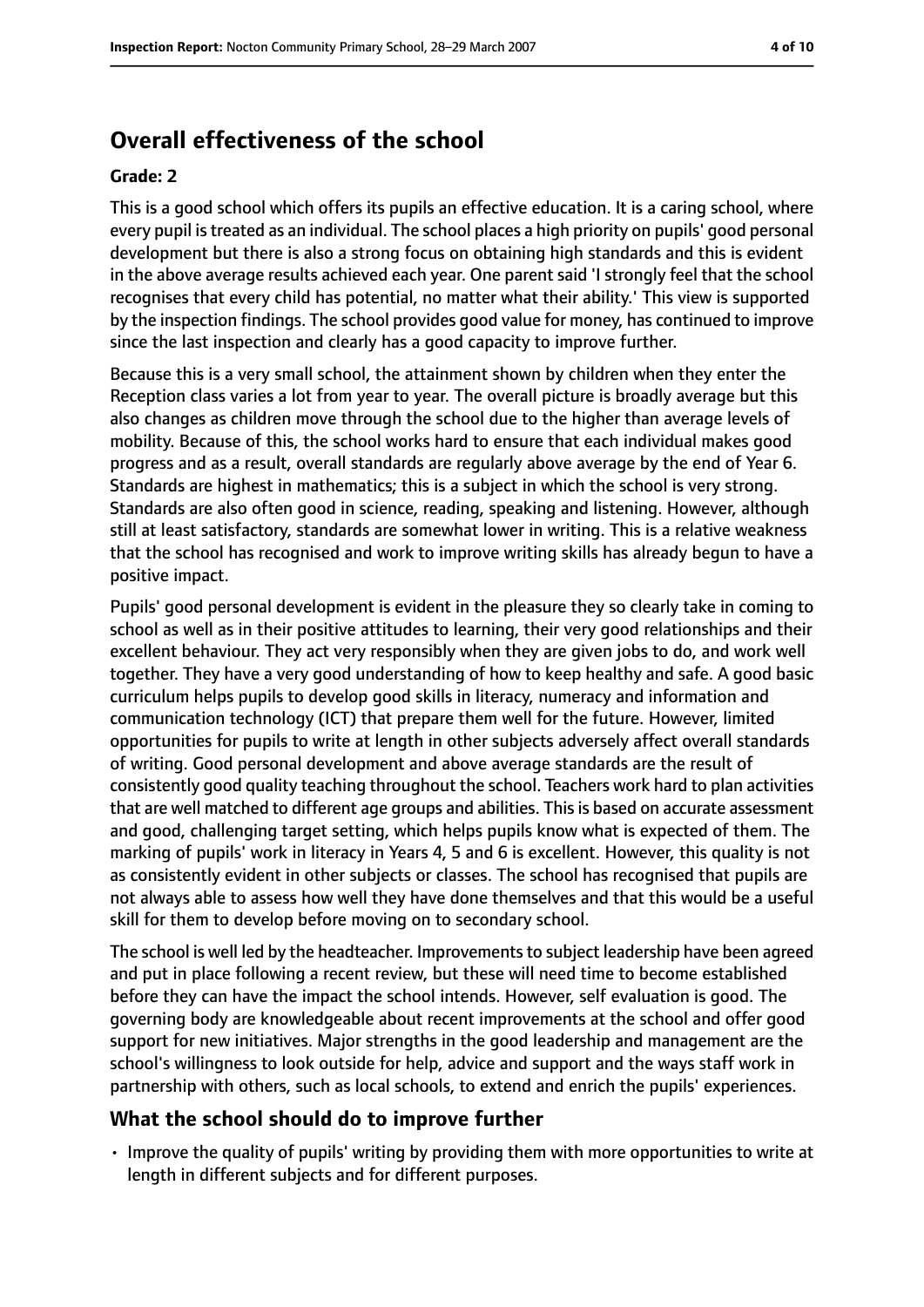• Develop pupils' skills in identifying how best they might improve their own and others' work, and ensure greater consistency in teachers' marking in all classes and subjects.

## **Achievement and standards**

#### **Grade: 2**

From one year to the next, children entering Reception vary greatly in their personal and social development and this significantly affects their ability to settle quickly and to make the progress the school expects. In addition, some cohorts, as is the case with the current Reception year, have many more boys than girls and this too is reflected in their attainment. The present Reception class had good skills in their mathematical and physical development when they started school but less well developed skills in literacy and creative development. Over time the school's assessment of attainment on entry showsthat it is broadly in line with that typically found in this age-group. They subsequently make good progress and many achieve above average standards by the end of the Reception year.

The good progress remains largely consistent throughout the school, although standards vary, especially if the small year groups have high proportions of pupils with learning difficulties. Even so, these pupils also make good progress and achieve well. Consequently, standards in reading, writing and mathematics are usually above average by the end of Year 2. Pupils continue to progress well as they move up the school and overall standards are normally above average by the end of Year 6. Standards are highest in mathematics, although standards in writing are somewhat lower than other core subjects.

## **Personal development and well-being**

#### **Grade: 2**

This was a strong aspect at the last inspection and it has been maintained and built upon. Pupils have very good attitudes towards school and learning, and these have a positive impact on their achievement. The school works hard to create a very positive ethos and this is reflected in pupils' profound enjoyment of their time in school. One parent said 'Our children are so relaxed and as a result their level of enjoyment has increased as has their desire to learn.' Attendance is above average. Pupils' behaviour is outstanding and they take great pride in their work and in their school. Their spiritual, moral, social and cultural development is good. Their experience of the world is being effectively extended through some international links. The school council is made up of mature and articulate pupils who would, rightly, like to see their role develop further.

## **Quality of provision**

## **Teaching and learning**

#### **Grade: 2**

The teachers make a good and effective team. They know all pupils on an individual basis and this helps create the good relationships evident throughout the school. Recent innovations, such as sharing the objectives of lessons or deciding on the success criteria that will show how good pupils' learning is, are proving very successful. Teaching assistants are very knowledgeable and provide excellent support for staff, especially with the Reception children. The marking of pupils' work in literacy in Years 4, 5 and 6 is excellent and helps pupils understand clearly what they have done well and how they can improve their work. This very effective practice is not consistent in other subjects or classes. The school has recognised that it should do more to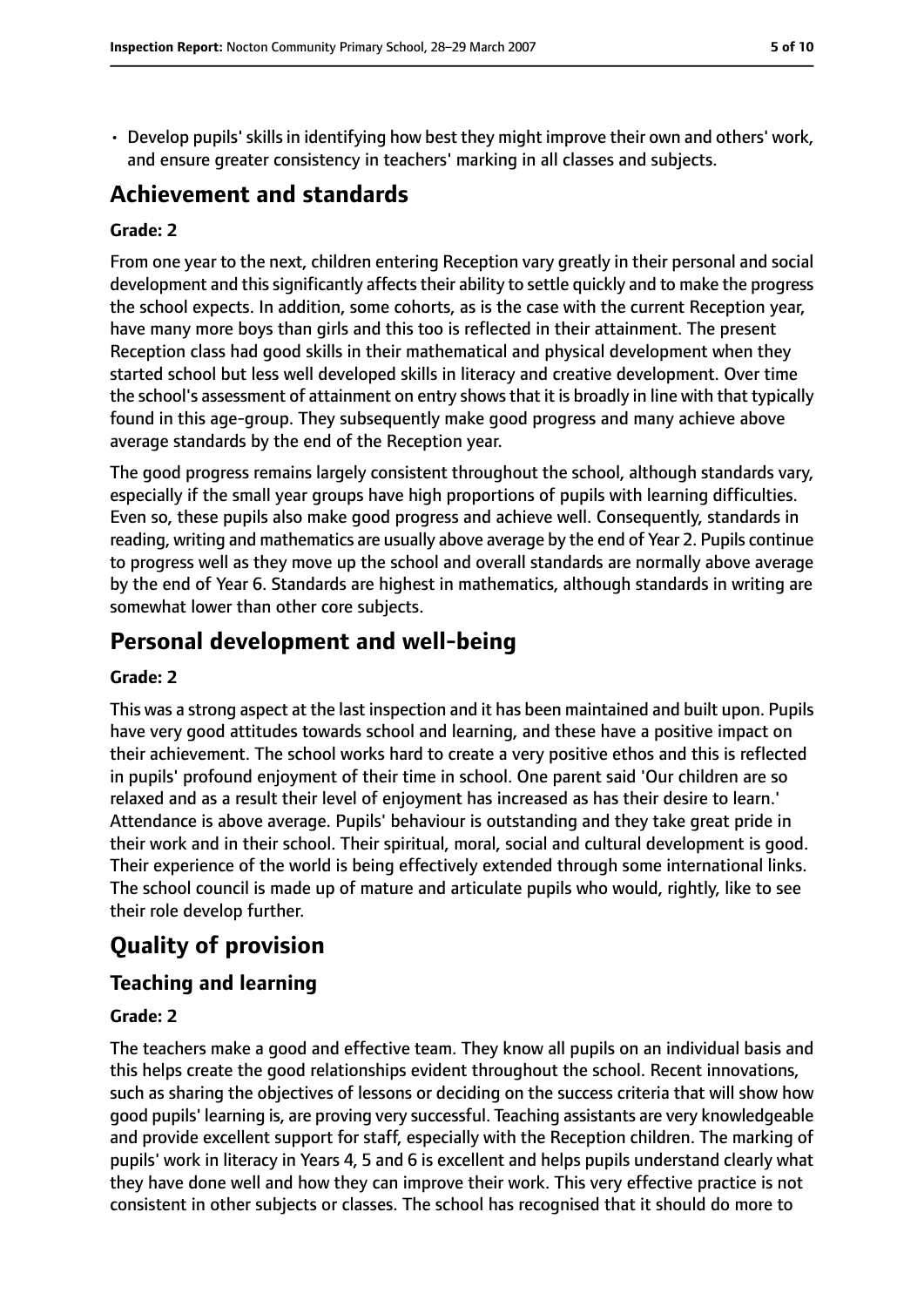encourage pupils to develop skills that will help them assess and improve their own or each other's work.

#### **Curriculum and other activities**

#### **Grade: 2**

The school provides a good quality, well planned and structured curriculum. Importantly, the curriculum properly meets the needs of all pupils, even though many are in classes with up to three age groups. Children in the Reception Year receive a good combination of academic and play-based learning. The planning of literacy and numeracy ensures sufficient time is available for pupils to gain good key skills in English and mathematics. Computer skills are developed well throughout the school; this good quality provision, together with effective home support, has generated some very impressive termly homework projects which extend pupils' learning well. There are, however, too few opportunities for pupils to write at length in other subjects and to build on their good basic skills through problem-solving activities. The school provides good extra-curricular opportunities through a wide range of clubs and activities. Particularly in sport and team games, pupils have good opportunities to mix with those from other schools. The school makes effective use of visitors and the local community to enrich pupils' learning. Provision for pupils' personal, social and health education is good.

#### **Care, guidance and support**

#### **Grade: 2**

This is a very caring school where staff have a good knowledge of the pupils and their families. Pupils say they feel safe in school and they are happy there is an adult they could talk to and trust, if needed. The school meets national requirements for ensuring pupils' safety, although it recognises the need to update staff training on child protection. The provision for pupils with learning difficulties or disabilities is good. The improved quality of the assessment information available to teachers means that they now offer pupils accurate guidance about their performance and set appropriate targets for their subsequent progress. Pupils who are exceeding expectations are well catered for and those falling behind are provided with appropriate support. Links and communication with parents are good and supported by their responses. One parent said 'The individual attention and care given is fantastic!'

## **Leadership and management**

#### **Grade: 2**

The headteacher provides good leadership that is clearly focused on raising standards of achievement as well as developing good quality personal development and levels of care. He is well supported by efficient administrative staff and the good teaching team. Recent changes to the subject leadership have yet to have a clear impact on raising standards but staff understand their role well and have clear and detailed action plans for future development. A strength of the school is its willingness to extend available expertise and experience by looking outside the school and, for example, building school improvement initiatives with other local schools. These initiatives have included developing the systems for monitoring performance and analysing this so that appropriate intervention in learning can be made at an early stage. The governing body is very supportive of the school and governors are active in visiting and attending events.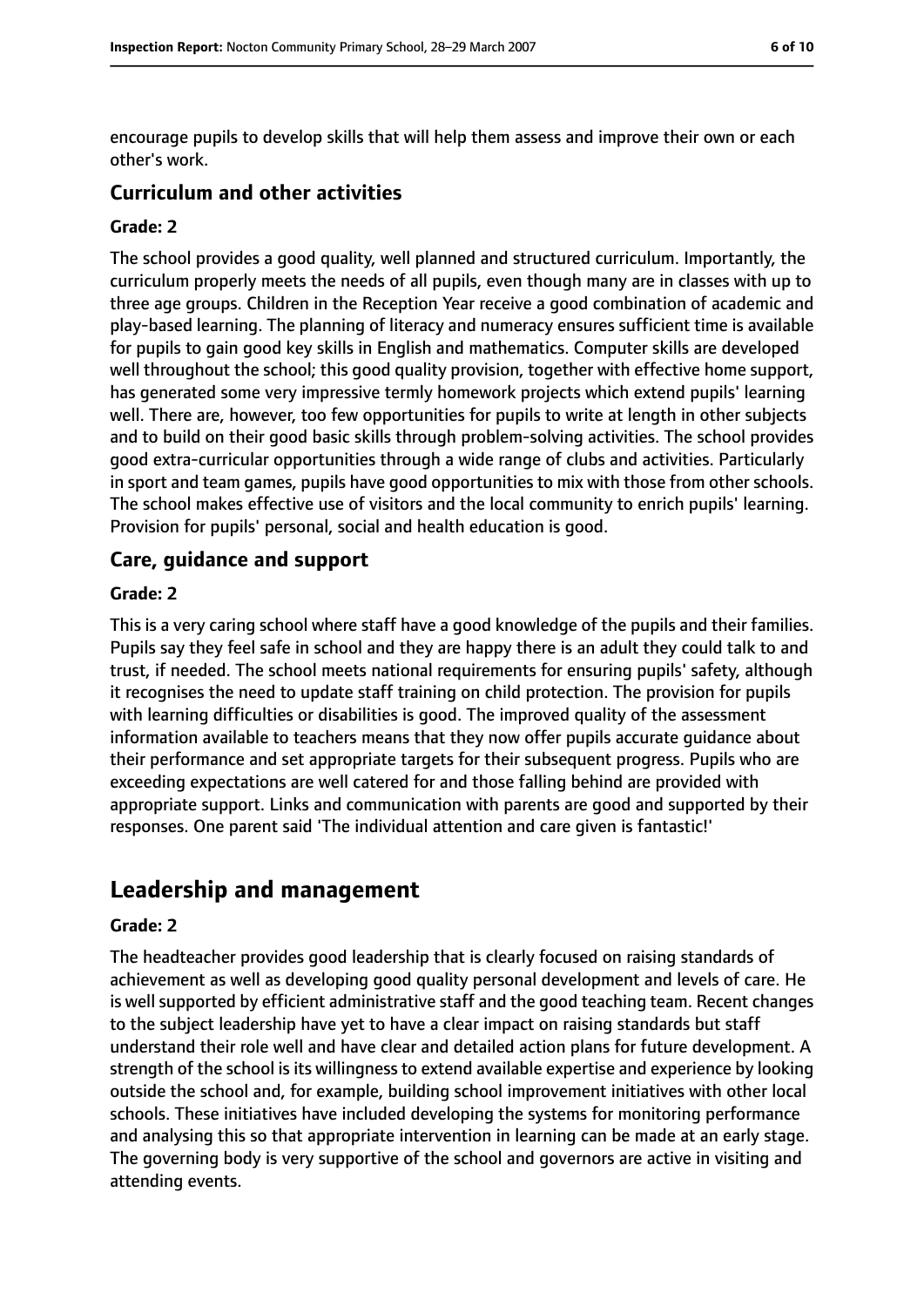**Any complaints about the inspection or the report should be made following the procedures set out in the guidance 'Complaints about school inspection', which is available from Ofsted's website: www.ofsted.gov.uk.**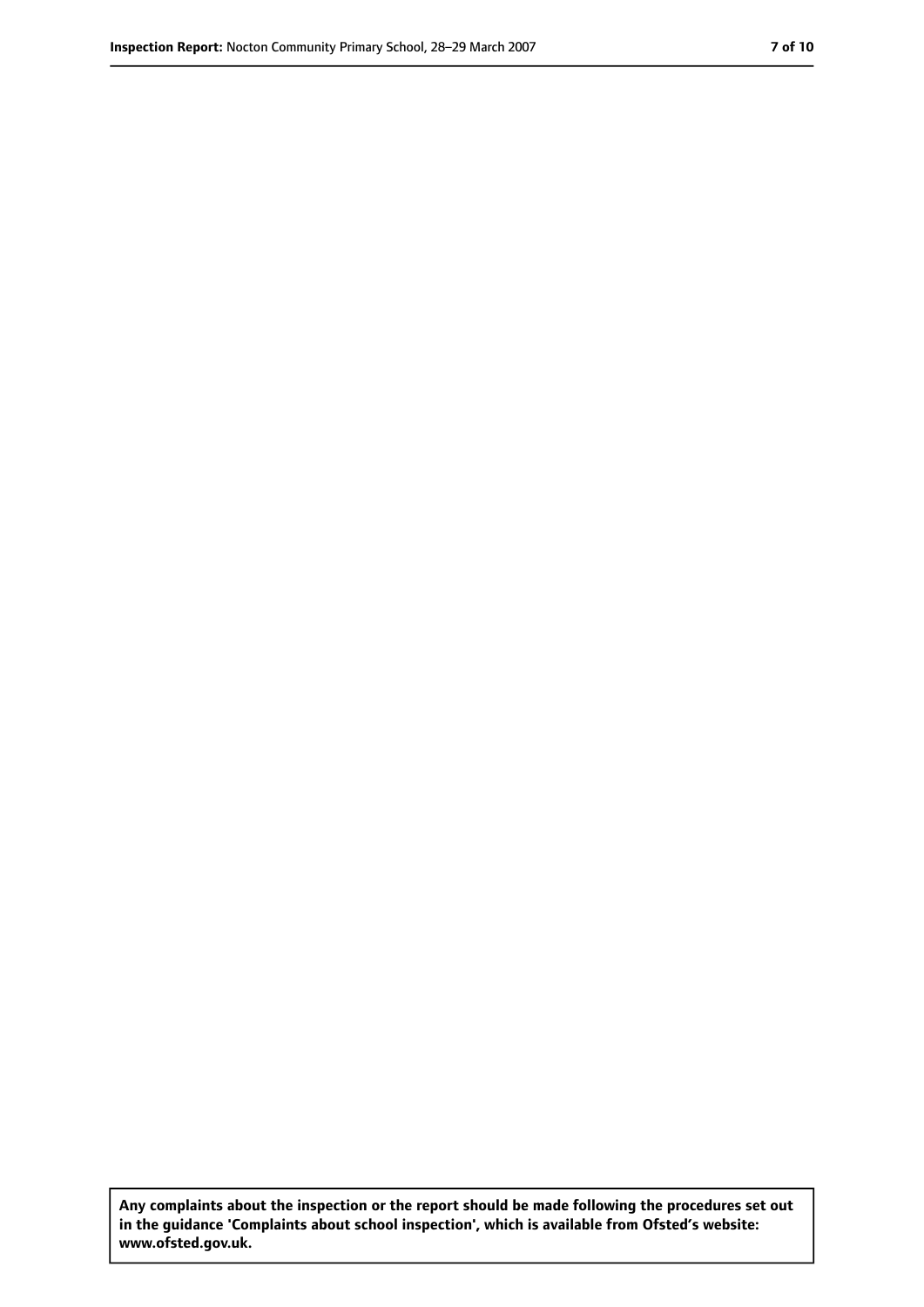#### **Annex A**

## **Inspection judgements**

| Key to judgements: grade 1 is outstanding, grade 2 good, grade 3 satisfactory, and grade 4 | <b>School</b>  |
|--------------------------------------------------------------------------------------------|----------------|
| inadequate                                                                                 | <b>Overall</b> |

## **Overall effectiveness**

| How effective, efficient and inclusive is the provision of education, integrated<br>care and any extended services in meeting the needs of learners? |     |
|------------------------------------------------------------------------------------------------------------------------------------------------------|-----|
| How well does the school work in partnership with others to promote learners'<br>well-being?                                                         |     |
| The quality and standards in the Foundation Stage                                                                                                    |     |
| The effectiveness of the school's self-evaluation                                                                                                    |     |
| The capacity to make any necessary improvements                                                                                                      |     |
| Effective steps have been taken to promote improvement since the last<br>inspection                                                                  | Yes |

## **Achievement and standards**

| How well do learners achieve?                                                                               |  |
|-------------------------------------------------------------------------------------------------------------|--|
| The standards <sup>1</sup> reached by learners                                                              |  |
| How well learners make progress, taking account of any significant variations between<br>groups of learners |  |
| How well learners with learning difficulties and disabilities make progress                                 |  |

## **Personal development and well-being**

| How good is the overall personal development and well-being of the<br>learners?                                  |  |
|------------------------------------------------------------------------------------------------------------------|--|
| The extent of learners' spiritual, moral, social and cultural development                                        |  |
| The behaviour of learners                                                                                        |  |
| The attendance of learners                                                                                       |  |
| How well learners enjoy their education                                                                          |  |
| The extent to which learners adopt safe practices                                                                |  |
| The extent to which learners adopt healthy lifestyles                                                            |  |
| The extent to which learners make a positive contribution to the community                                       |  |
| How well learners develop workplace and other skills that will contribute to<br>their future economic well-being |  |

## **The quality of provision**

| How effective are teaching and learning in meeting the full range of the<br>learners' needs?          |  |
|-------------------------------------------------------------------------------------------------------|--|
| How well do the curriculum and other activities meet the range of needs<br>and interests of learners? |  |
| How well are learners cared for, quided and supported?                                                |  |

 $^1$  Grade 1 - Exceptionally and consistently high; Grade 2 - Generally above average with none significantly below average; Grade 3 - Broadly average to below average; Grade 4 - Exceptionally low.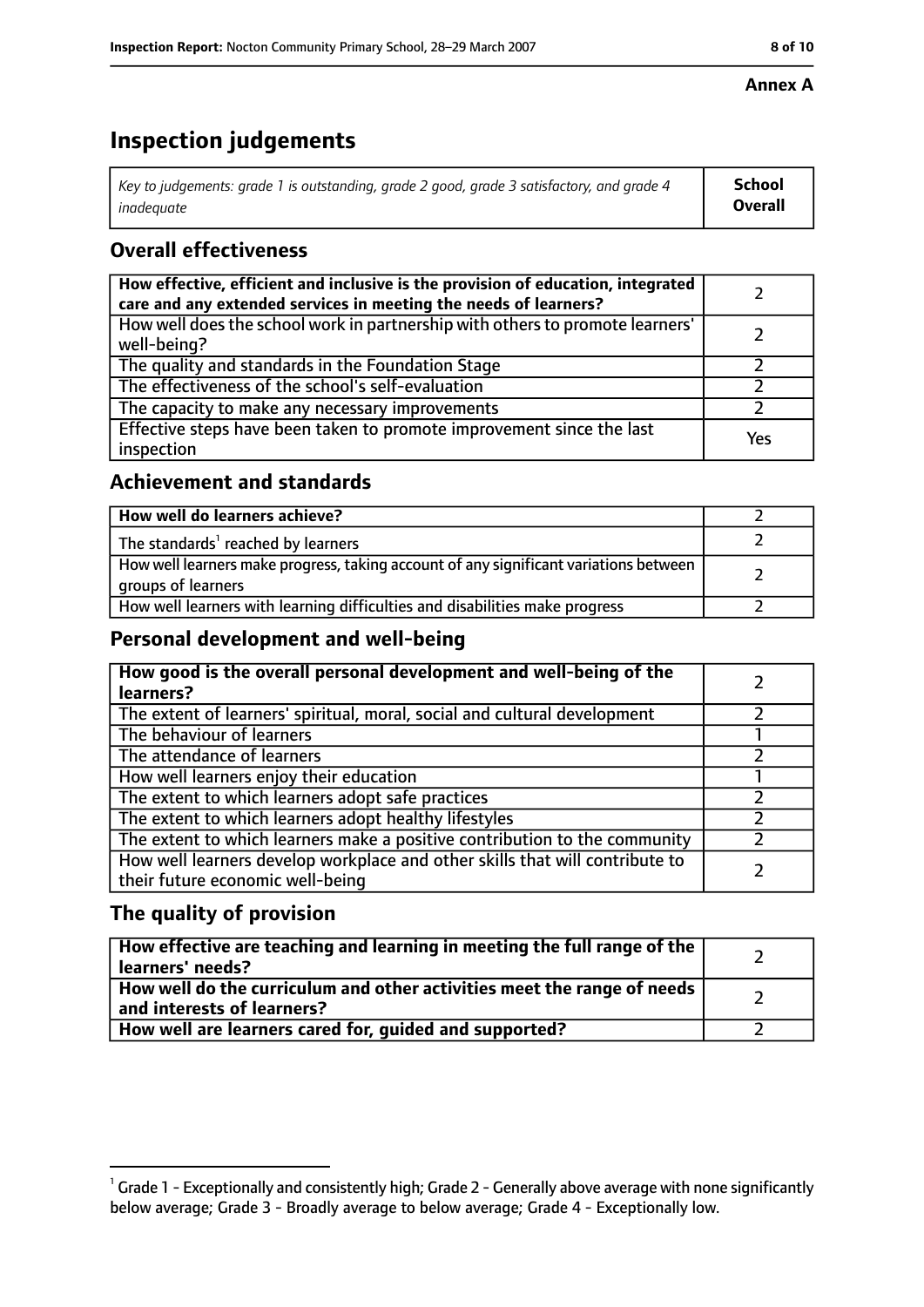# **Leadership and management**

| How effective are leadership and management in raising achievement<br>and supporting all learners?                                              |     |
|-------------------------------------------------------------------------------------------------------------------------------------------------|-----|
| How effectively leaders and managers at all levels set clear direction leading<br>to improvement and promote high quality of care and education |     |
| How effectively performance is monitored, evaluated and improved to meet<br>challenging targets                                                 |     |
| How well equality of opportunity is promoted and discrimination tackled so<br>that all learners achieve as well as they can                     |     |
| How effectively and efficiently resources, including staff, are deployed to<br>achieve value for money                                          | 7   |
| The extent to which governors and other supervisory boards discharge their<br>responsibilities                                                  | 7   |
| Do procedures for safequarding learners meet current government<br>requirements?                                                                | Yes |
| Does this school require special measures?                                                                                                      | No  |
| Does this school require a notice to improve?                                                                                                   | No  |